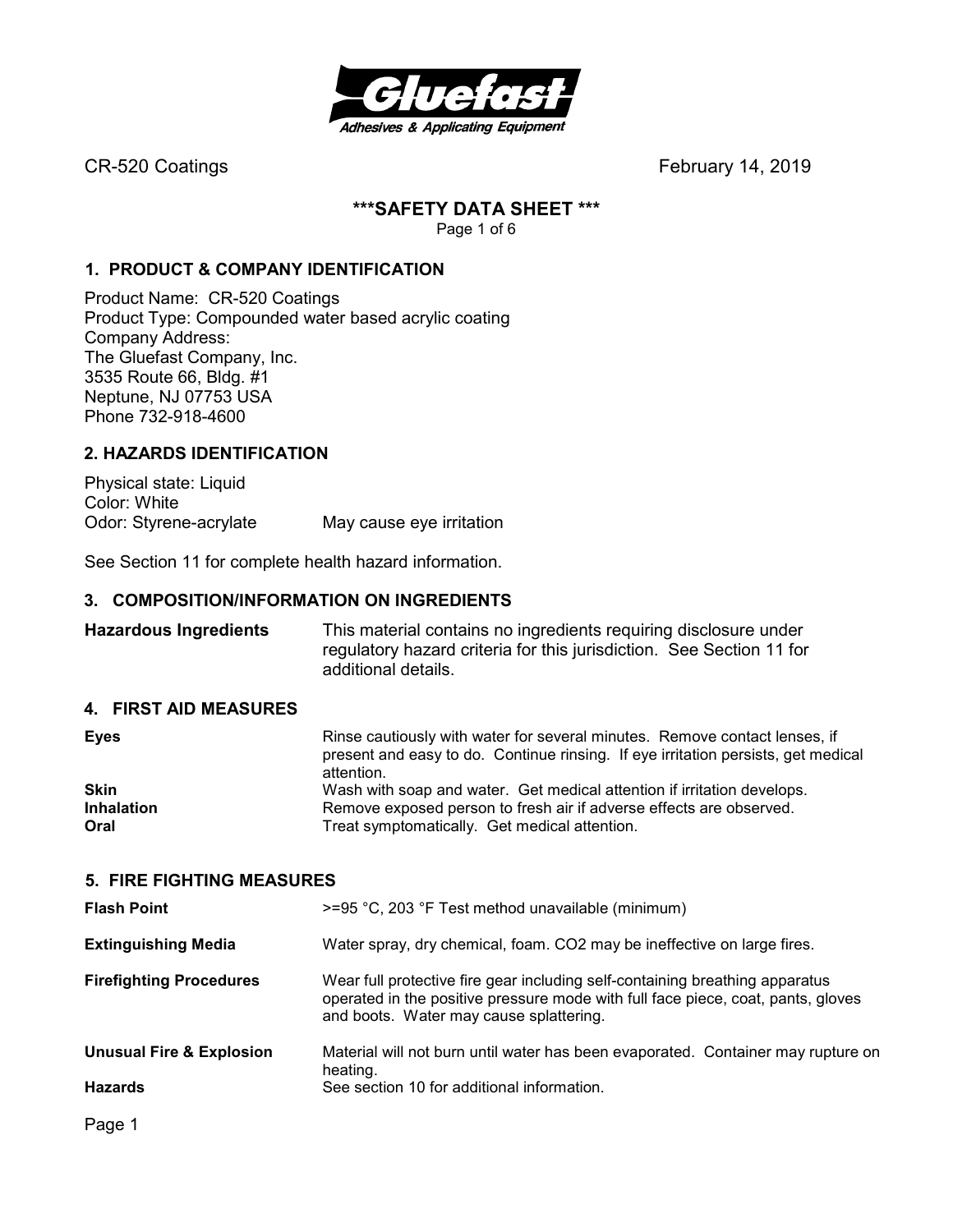

#### **\*\*\*SAFETY DATA SHEET \*\*\***

Page 2 of 6

# **6. ACCIDENTAL RELEASE MEASURES**

**Spill Procedures Personal Protective Equipment must be worn, see Personal Protective Equipment must be worn, see Personal** Protection Section for PPE recommendations. Ventilate area if spilled in confined space or other poorly ventilated areas. Prevent entry into sewers and waterways. Spilled liquid and dried film are slippery. Use care to avoid falls. Pick up free liquid for recycle and/or disposal. Residual liquid can be absorbed on inert material. Wash spill area with soap and water

#### **7. HANDLING AND STORAGE**

#### **Pumping Temperature** Not determined.

**Maximum Handling Temperature** Ambient

**Handling Procedures** Keep containers closed when not in use. Avoid eye contact. Avoid repeated or prolonged skin contact. When handling, do not eat, drink, or smoke. Avoid drinking, tasting, swallowing or ingesting this product. Stir well before use. Avoid breathing dust, fume, gas, mist, vapors or spray. Minimize contact with air to reduce contamination with mold, fungus, or other organisms which could cause decomposition or spoilage. Wash thoroughly after handling. Empty container contains product residue which may exhibit hazards of product. Dispose of packaging or containers in accordance with local, regional, national and international regulations.

**Maximum Storage Temperature** 5 – 30 °C, 41 – 86 °F

**Storage Procedures Keep from freezing. Keep container closed when not in use. Do** not store in open, unlabeled or mislabeled containers. See

Section 10 for incompatible materials.

**Maximum Loading Temperatures** Not determined.

### **8. EXPOSURE CONTROLS/PERSONAL PROTECTION**

| <b>Exposure Limits</b><br><b>Other Exposure Limits</b><br><b>Engineering Controls</b> | None established<br>None known.<br>Use material in well ventilated area only. Additional ventilation or<br>exhaust may be required to maintain air concentrations below<br>recommended exposure limits.                                                                                                      |
|---------------------------------------------------------------------------------------|--------------------------------------------------------------------------------------------------------------------------------------------------------------------------------------------------------------------------------------------------------------------------------------------------------------|
| <b>Gloves Procedures</b>                                                              | Use good industrial hygiene practices to avoid skin contact. If<br>contact with the material may occur wear chemically protective<br>gloves.                                                                                                                                                                 |
| <b>Eye Protection</b>                                                                 | Safety Glasses.                                                                                                                                                                                                                                                                                              |
| <b>Respiratory Protection</b>                                                         | Use NIOSHA/MSHA approved respirator with a combination<br>organic vapor and high efficiency filter cartridge if recommended<br>exposure limit is exceeded. Use self-contained breathing<br>apparatus for entry into confined space, for other poorly ventilated<br>areas and for large spill clean-up sites. |
| <b>Clothing Recommendation</b><br>Page 2                                              | No special clothing requirement.                                                                                                                                                                                                                                                                             |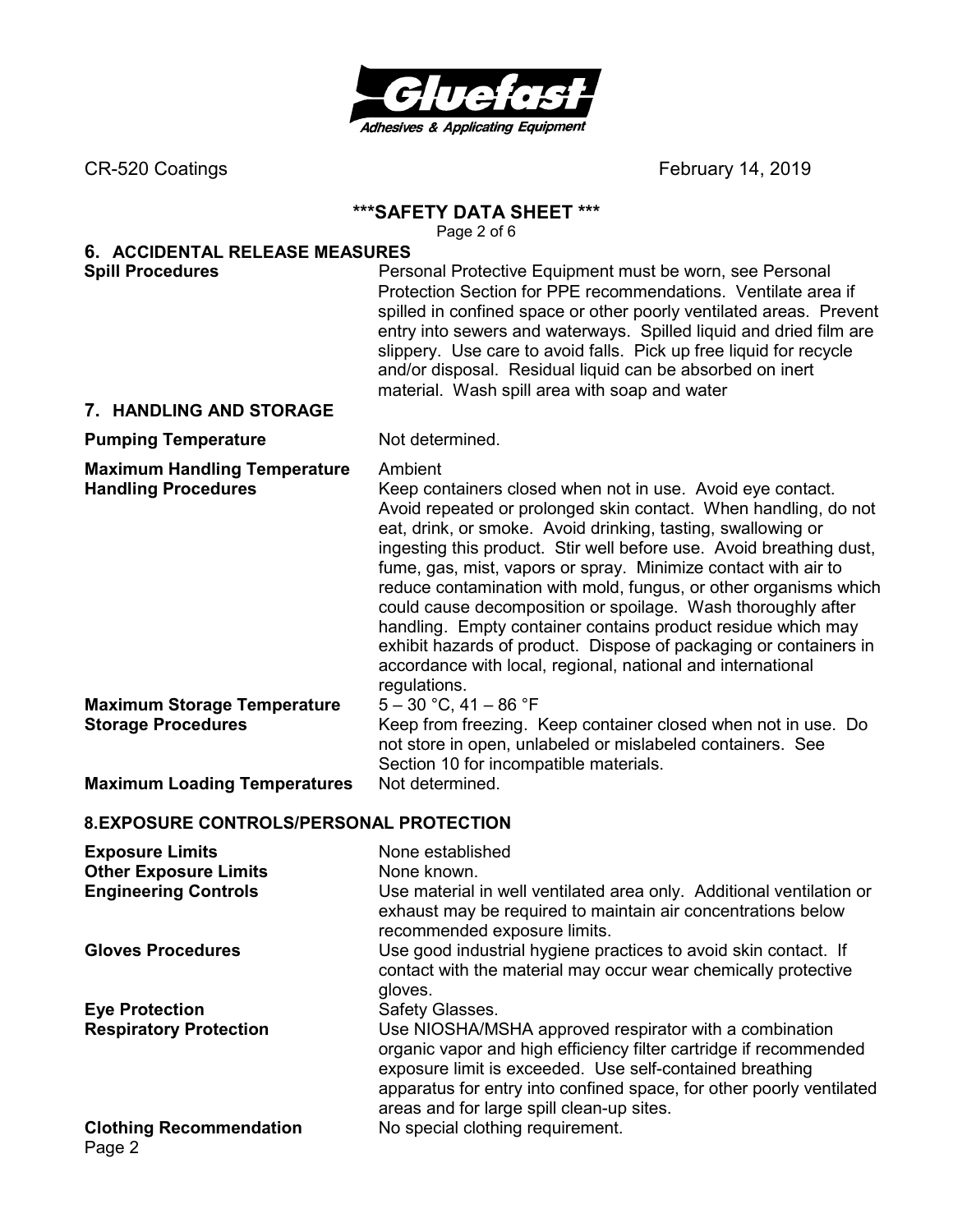

### **\*\*\*SAFETY DATA SHEET \*\*\***  Page 3 of 6

# **9. PHYSICAL AND CHEMICAL PROPERTIES**

| <b>Flash point:</b>             | >=95 °C, 203 °F Test method unavailable (minimum) |  |
|---------------------------------|---------------------------------------------------|--|
| <b>Upper Flammable limit:</b>   | Not determined                                    |  |
| <b>Lower Flammable limit:</b>   | Not determined                                    |  |
| <b>Autoignition Point:</b>      | Not determined                                    |  |
| <b>Explosion Data:</b>          | Material does not have explosive properties.      |  |
| Vapor pressure:                 | ~ 18 mm Hg (20 $^{\circ}$ C)                      |  |
| PH:                             | $7.9 - 8.7$                                       |  |
| <b>Specific gravity:</b>        | 1.03 (20 $^{\circ}$ C)                            |  |
| <b>Bulk Density:</b>            | $\sim$ 8.57 Lb/gal, $\sim$ 1.03 Kg/L              |  |
| <b>Water Solubility:</b>        | Dispersible.                                      |  |
| <b>Percent Solid:</b>           | $\sim$ 50% by Weight                              |  |
| <b>Percent Volatile:</b>        | $49-51\%$ by Weight                               |  |
| <b>VOC content:</b>             | $< 0.15\%$ (Estimated)                            |  |
| Vapor density:                  | $< 1$ Air = 1                                     |  |
| <b>Evaporation rate:</b>        | $<$ 1 Butyl acetate=1                             |  |
| Odor:                           | Styrene-acrylate                                  |  |
| Appearance:                     | White liquid.                                     |  |
| <b>Viscosity:</b>               | <5000 Centipoise $(25 °C)$                        |  |
| <b>Odor threshold:</b>          | Not determined.                                   |  |
| <b>Boiling point:</b>           | $\sim$ 100 °C $\sim$ 212 °F (Typical)             |  |
| <b>Pour Point Temperature:</b>  | Not determined.                                   |  |
| <b>Melting / Freezing Point</b> | $\sim$ 0 °C, $\sim$ 32 °F                         |  |

**The above data are typical values and do not constitute a specification. Vapor pressure data are not calculated unless otherwise noted.** 

| <b>10. STABILITY AND REACTIVITY</b> |                                                                                                                                                                                                                                                                                                                                                                         |
|-------------------------------------|-------------------------------------------------------------------------------------------------------------------------------------------------------------------------------------------------------------------------------------------------------------------------------------------------------------------------------------------------------------------------|
| <b>Stability</b>                    | Material is normally stable at moderately elevated                                                                                                                                                                                                                                                                                                                      |
|                                     | temperatures and pressures.                                                                                                                                                                                                                                                                                                                                             |
| <b>Decomposition Temperature</b>    | Not determined                                                                                                                                                                                                                                                                                                                                                          |
| Incompatibility                     | Acids. Bases. Strong oxidizing agents.                                                                                                                                                                                                                                                                                                                                  |
| Polymerization                      | Will not occur                                                                                                                                                                                                                                                                                                                                                          |
| <b>Thermal Decomposition</b>        | Smoke, carbon monoxide, carbon dioxide, aldehydes<br>and other products of incomplete combustion. Under<br>combustion conditions, oxides of the following elements<br>will be formed: nitrogen, sulfur. Irritating and toxic<br>substances may be emitted upon combustion, burning,<br>or decomposition of dry solids. Nitrogen oxides.<br>Monomers. Acrylate monomers. |
| <b>Conditions to Avoid</b>          | Do not freeze.                                                                                                                                                                                                                                                                                                                                                          |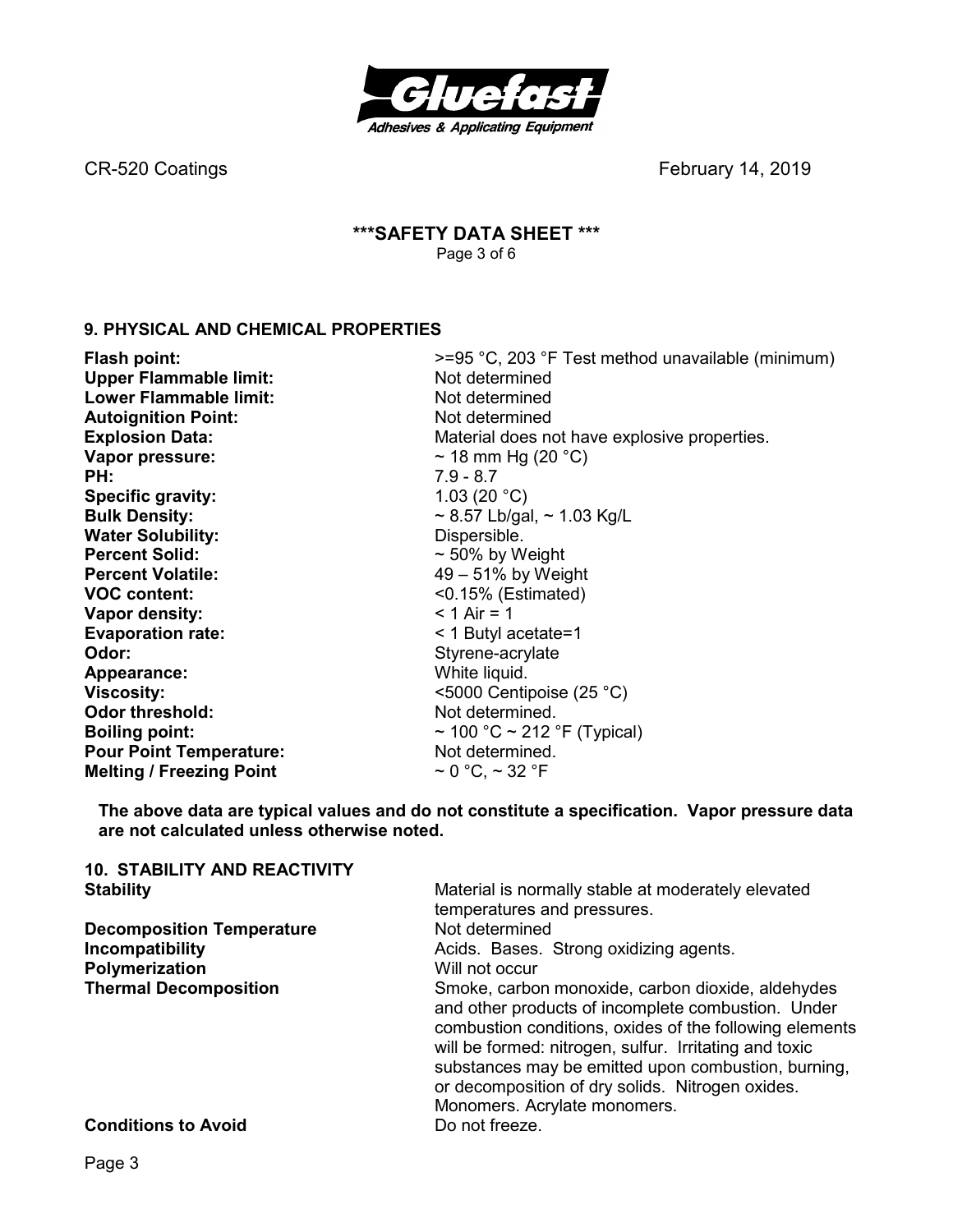

#### **\*\*\*SAFETY DATA SHEET \*\*\***

Page 4 of 6

# **11. TOXICOLOGICAL INFORMATION**

#### **- ACUTE EXPOSURE -**

| <b>Eye Irritation</b>           | May cause eye irritation. Does not meet Canadian D2B or EU<br>R36 criteria. Based on data from components or similar<br>materials. Vapors formed from heating may cause eye irritation.                        |
|---------------------------------|----------------------------------------------------------------------------------------------------------------------------------------------------------------------------------------------------------------|
| <b>Skin Irritation</b>          | Not expected to be a primary skin irritant. Based on data from<br>similar materials. Repeated or prolonged skin contact may<br>cause irritation.                                                               |
| <b>Respiratory Irritation</b>   | If material is misted or if vapors are generated from heating,<br>exposure may cause irritation of mucous membranes and the<br>upper respiratory tract. Based on data from components or<br>similar materials. |
| <b>Dermal Toxicity</b>          | The LD50 in rabbits is >2000 mg/Kg. Based on data from<br>components or similar materials.                                                                                                                     |
| <b>Inhalation Toxicity</b>      | Overexposure to vapors or mist may cause dizziness,<br>headache, nausea, and/or flu-like symptoms. Avoid inhalation<br>of mists or vapors.                                                                     |
| <b>Oral Toxicity</b>            | The LD50 in rats is > 10,000 mg/Kg. Based on data from<br>components or similar materials. Ingestion of this material may<br>cause gastrointestinal irritation.                                                |
| <b>Dermal Sensitization</b>     | No data available to indicate product or components may be a<br>skin sensitizer.                                                                                                                               |
| <b>Inhalation Sensitization</b> | No data available to indicate product or components may be<br>respiratory sensitizers.                                                                                                                         |
|                                 | - CRONIC EXPOSURE -                                                                                                                                                                                            |
| <b>Chronic Toxicity</b>         | No data available to indicate product or components present at<br>greater than 1% are chronic health hazards.                                                                                                  |
| Carcinogenicity                 | No data available to indicate any components present at greater<br>than 0.1% may present a carcinogenic hazard.                                                                                                |
| <b>Mutagenicity</b>             | No data available to indicate product or any components present<br>at greater than 0.1% are mutagenic or genotoxic.                                                                                            |
| <b>Reproductive Toxicity</b>    | No data available to indicate either product or components<br>present at greater than 0.1% that may cause reproductive<br>toxicity.                                                                            |
| <b>Teratogenicity</b>           | No data available to indicate product or any components<br>contained at greater than 0.1% may cause birth defects.<br>- ADDITIONAL INFORMATION -                                                               |
| <b>Other</b>                    | Pre-existing skin conditions may be aggravated by prolonged or<br>repeated exposure. Persons with sensitive airways (e.g.<br>asthmatics) may react to vapors.                                                  |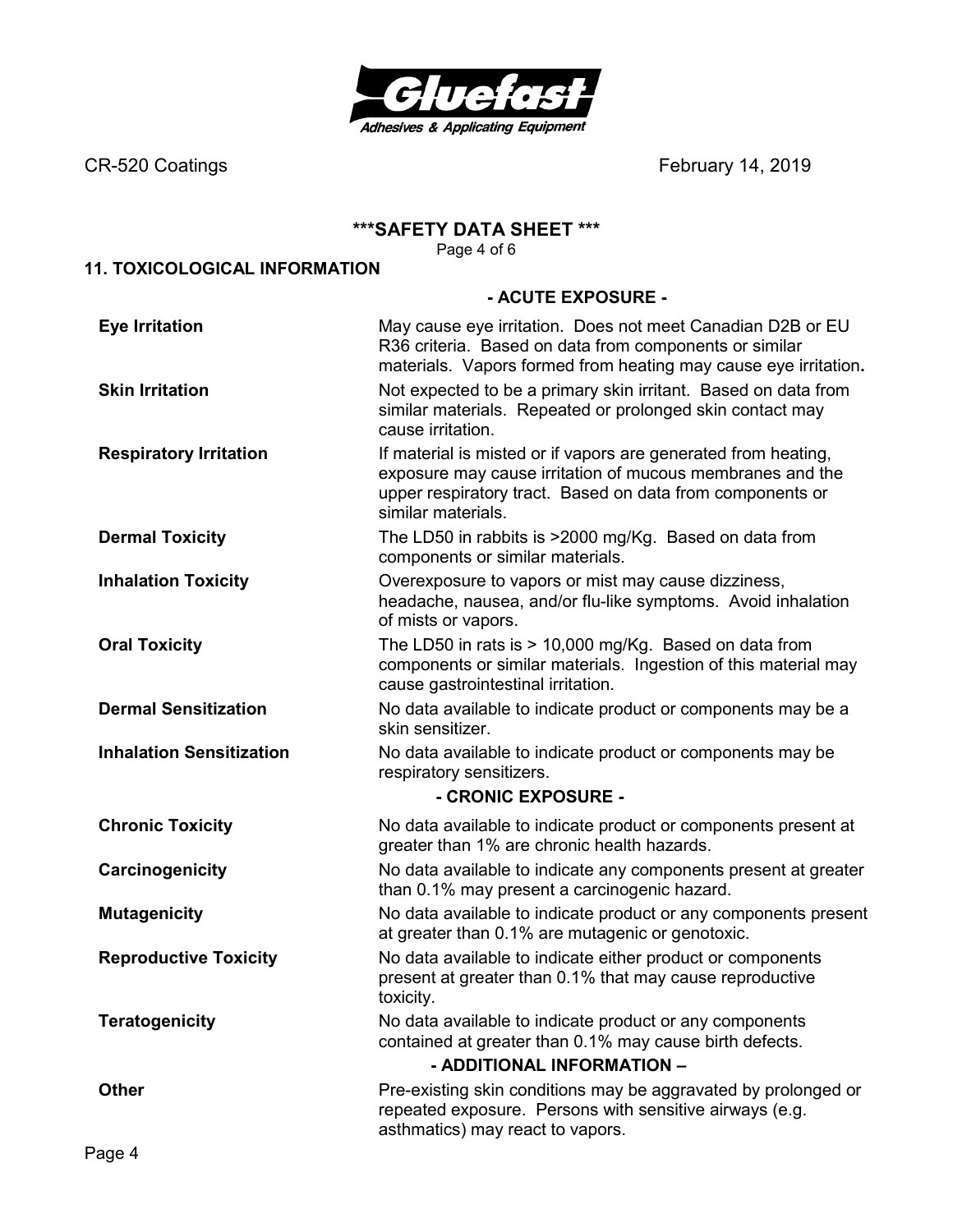

# **\*\*\*SAFETY DATA SHEET \*\*\***

Page 5 of 6

#### **12. ECOLOGICAL INFORMATION**

**Freshwater Fish Toxicity Not determined Freshwater Invertebrates Toxicity Mot determined Algal Inhibition Not determined Saltwater Fish Toxicity Not determined Saltwater Invertebrates Toxicity Mot determined Bacteria Toxicity Not determined Miscellaneous Toxicity** Not determined

**Soil Mobility Not determined 13. Disposal Considerations** 

#### **14. Transport Information**

**ICAO/IATA I** Not regulated **ICAO/IATA II** Not regulated **IMDG** Not regulated **IMDG EMS Fire** Not applicable **IMDG EMS Spill Service Spill Service Spill Service Spill Service Spill Service Spill Service Spill Service Spill Service Spill Service Spill Service Spill Service Spill Service Spill Service Spill Service Spill Service Sp IMDG MFAG** Not applicable **MARPOL Annex II** Not determined **USCG Compatibility Not determined U.S. DOT Bulk** Not regulated **DOT NAERG** Not applicable **U.S. DOT (Intermediate)** Not regulated **U.S. DOT Intermediate NAERG** Not applicable

#### **- ENVIRONMENTAL FATE –**

 **- ENVIRONMENTAL TOXICITY –** 

**Biodegradation Biodegradation Adequate data is not available to estimate the** biodegradation potential of this material**. Bioaccumulation** Less than 1.0% of the components potentially bioconcentrate, based on octanol/water coefficients.

**Waste Disposal** This material, if discarded, is not a hazardous waste under RCRA Regulation 40 CFR 261. Treatment, storage, transportation, and disposal must be in accordance with applicable Federal, State/Provincial, and Local regulations.